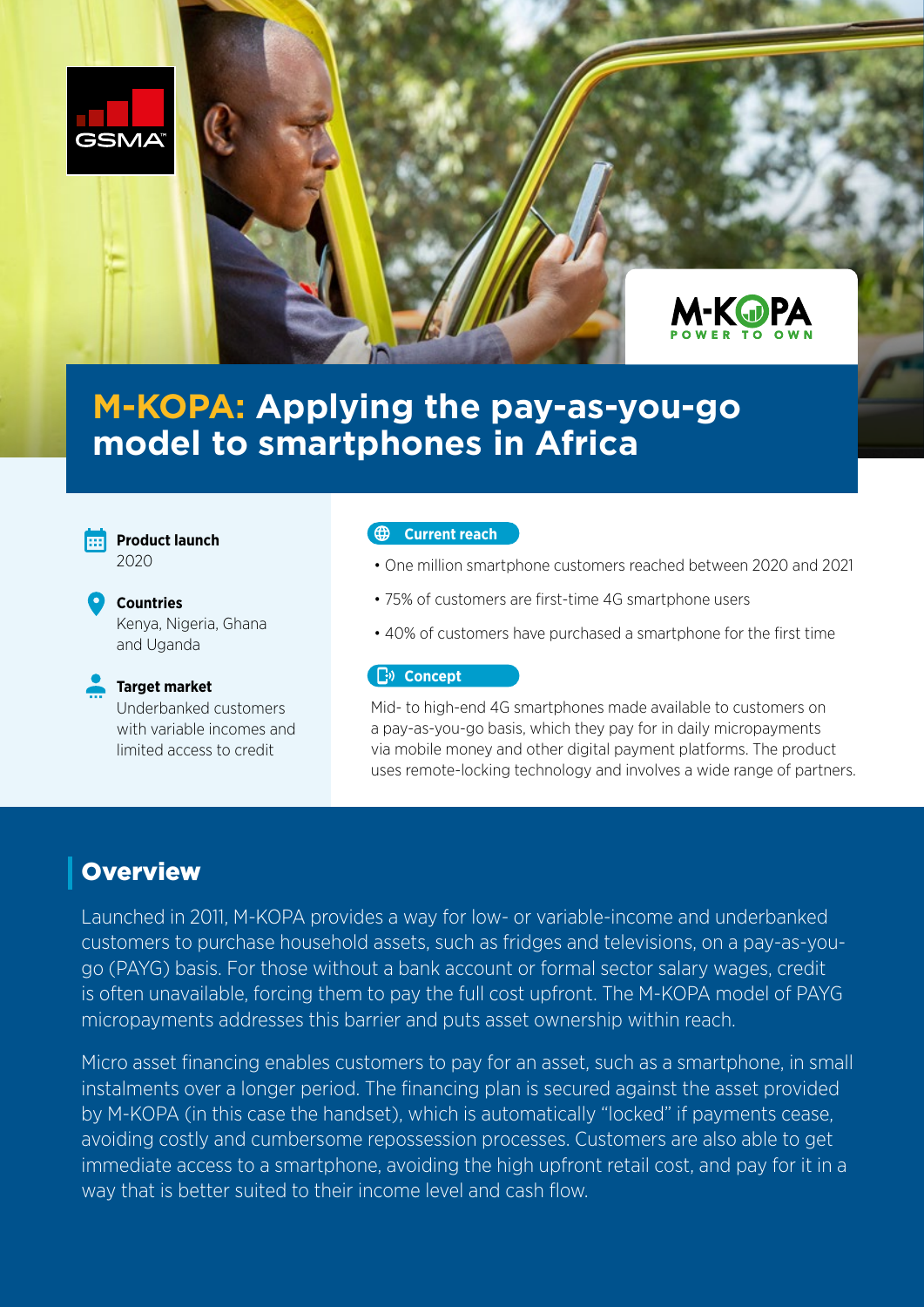

# **Key success factors**



Local sales agents provide a direct distribution channel, especially in harder to reach areas. By recruiting and training some 8,000 local sales agents M-KOPA is able to expand its reach and increase adoption of smartphones on affordable financing plans.



**Remote-locking technology** enables a handset to be "locked" automatically if payments are missed. This not only encourages prompt payments, but also allows M-KOPA to reach customers who would otherwise not be deemed creditworthy because the smartphone is used as collateral.

 $\overline{\xi}$ 

**Mobile money** and other digital payment platforms offer an easy and convenient way for low-income and underbanked customers to make payments without travelling to a service centre to pay in cash. Data generated from a stream of digital payments enables M-KOPA to automatically monitor repayment via its platform which dually controls devices in times of non-payment.



**High demand** for smartphones and, in particular, good-quality mid- to high-end 4G handsets that offer, for example, a better camera. Demand has been highest in urban and peri-urban areas.



**Partnerships** have helped to keep costs low and enabled the offering to scale. This includes partnerships with MNOs to offer promotional data bundles, as well as distribution to MNO stores and franchises with other technology distributors. Partnerships with manufacturers have proved successful with advertising and providing 12-month warranties for repairs.

M-KOPA launched in Kenya providing off-grid households with access to solar home systems (SHS),<sup>1</sup> leveraging the country's ubiquitous M-PESA mobile money accounts for micropayments. Since 2011, it has connected more than a million households in Sub-Saharan Africa to solar energy. The company

now offers a range of products using this model, including energy-efficient lights, fridges, TVs and smartphones, as well as financial services such as health insurance and cash loans.<sup>2</sup> It has provided more than \$600 million in financing for underbanked customers to purchase assets on a PAYG basis.

<sup>1.</sup> M-KOPA also received a [GSMA Mobile for Development Utilities Innovation Fund](https://www.gsma.com/mobilefordevelopment/mgrantee/m-kopa/) grant in 2013

<sup>2.</sup> Cash loans are secured against an M-KOPA asset, which has been paid in full.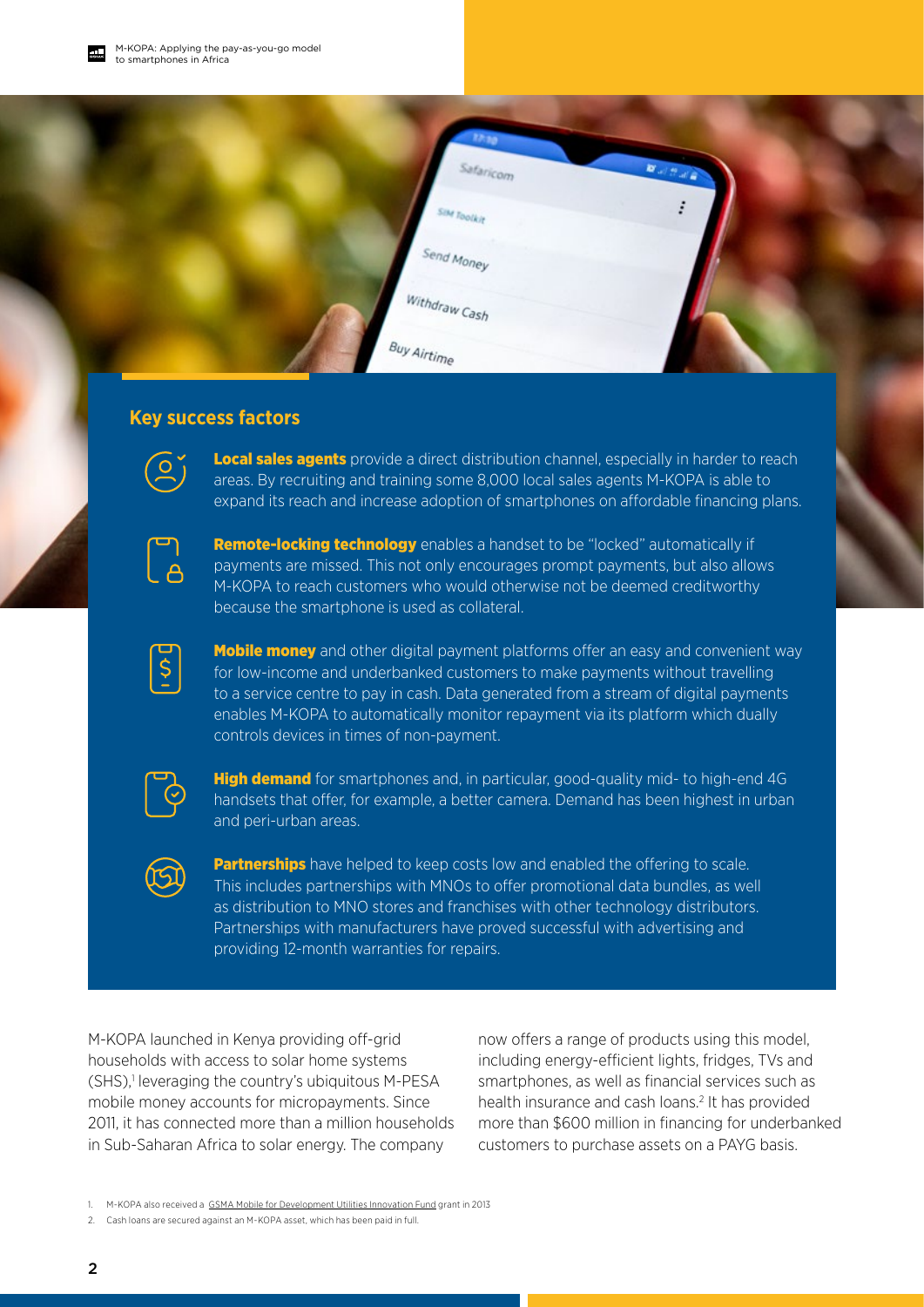# Product: the M-KOPA phone

M-KOPA offers a range of branded mid- to high-end Samsung and Nokia 4G smartphones. To purchase an M-KOPA phone, which is available through M-KOPA agents, a customer needs to show identification, have an active digital payment account (such as mobile money) and pay a deposit.

To encourage repayment and avoid the costly process of repossession, M-KOPA phones use a secure locking system embedded in the hardware, enabling the company to "lock" the smartphone if payment milestones are not met. This means that the handset itself (apart from making emergency phone calls and payment topups) no longer functions. Once a payment is made, the phone and all services are remotely unlocked again.

In Kenya, one of the most popular M-KOPA phones is a mid-tier Samsung A12, which is available to customers for a deposit of Ksh 4,499 (USD 40) (Figure 1). A micropayment plan is then set up, usually a daily payment plan linked to an active M-PESA account. For the Samsung A12, daily instalments of Ksh 70 (\$0.60) over 12 months are needed to keep the phone unlocked. Once the payment is complete, the handset is permanently unlocked.

To purchase the same smartphone without financing would cost a customer Ksh 19,199 (\$171), so this is a substantial reduction in the upfront cost (Table 1). The M-KOPA-financed Samsung A12 costs a customer a total of Ksh 30,049 (\$268) over a 12-month period. This includes, a start-up bundle of 1GB and a daily bundle of 50 MB. The same daily bundle of 50 MB would typically cost the customer between Ksh 3,920 and Ksh 5,600 (\$35-\$50) over the same period. The total customer cost enables M-KOPA to cover the costs of the financing services, credit losses and their own capital costs.

### Figure 1

#### **Samsung A12 financed deal (Dec 2021)**



It is worth noting that an ultra-low-cost smartphone in Kenya can be purchased upfront for around Ksh 4,500 (\$40). This is roughly equivalent to the cost of the deposit for the M-KOPA-financed Samsung A12 (Figure 1). However, for customers wanting a higher quality handset, the M-KOPA micropayment plan makes it possible to access one sooner.

#### Table 1

# **Illustrative cost comparison of Samsung A12 with and without M-KOPA financing over a 12-month period in Kenya**

|                                        | <b>M-KOPA-financed Samsung A12</b> | <b>Retail cost Samsung A12</b> |
|----------------------------------------|------------------------------------|--------------------------------|
| <b>Upfront handset cost</b>            | \$40                               | \$171                          |
| <b>Data bundle</b> $1GB + 50 MB$ daily | >15Gb over 12 months               | \$35-\$50                      |
| <b>Micropayments</b> (12 months)       | \$0.6                              | n/a                            |
| <b>Total</b>                           | \$268                              | $$206 - $221^3$                |

3. Price varies depending on data bundle chosen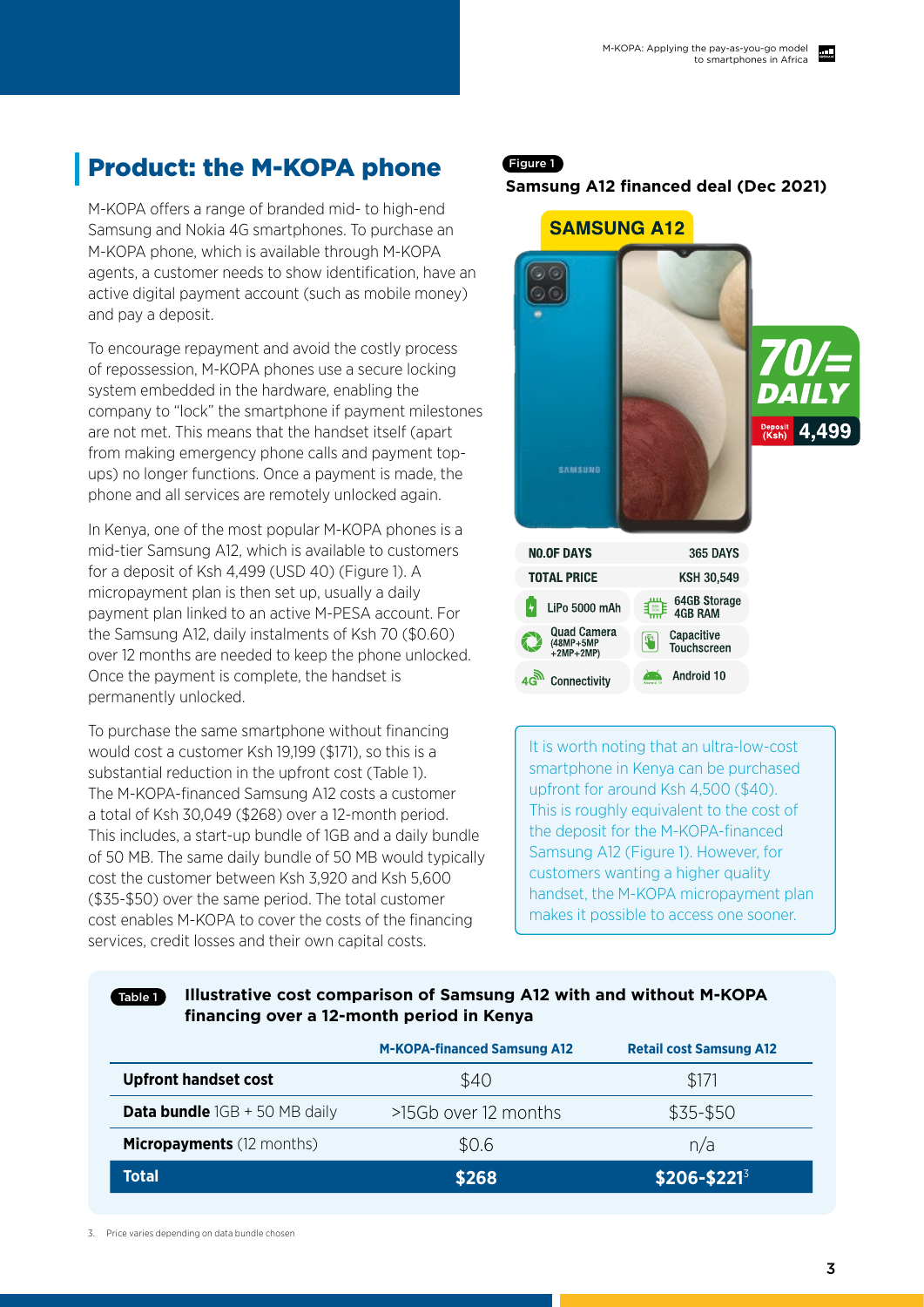# Making smartphones more affordable

The PAYG model makes mid- to high-end 4G smartphones more affordable for lower-income customers in several ways:

**Lower upfront cost:** The deposit cost is substantially less than the full retail price, usually around 10 to 15 per cent of the total financed cost of the handset. The deposit is designed to ensure the phone is only offered to customers who are likely to make regular payments.

**Micropayments:** Payments are usually made over the course of a year through daily micropayments, starting at Ksh 40 for a Samsung A3-Core or a Nokia C01 Plus (\$0.35). As long as a customer is "in credit" each day, no further payments are needed and the phone remains unlocked.

**Flexible plan:** The micropayment plan can be customised, allowing customers to pay for their phone depending on their income flow (e.g. daily, weekly or monthly). When customers have money, they can top up their account in advance. For instance, instead of paying 70 Ksh a day for the

Samsung A12, which is equal to one credit for daily use, they can make a one-off payment of 700 Ksh and use their phone for 10 days without needing to top up. However, any missed payments following day 11 will result in the phone being locked until a top-up is made.

**Ability to cancel:** If a customer wishes to cancel the agreement, they can return the phone to an M-KOPA service centre. If returned within 30 days customers can reclaim the full deposit, or within 90 days they can reclaim 50 per cent. This provides customers with some assurance, in case of an economic shock, which may be especially important for those with volatile or uncertain incomes.

**Warranty:** Smartphones are provided with the manufacturer's warranty for the first 12 - 24 months, depending on the brand. Through partnerships with accredited Samsung and Nokia OEMs, customers can return faulty devices to M-KOPA for free repairs during the warranty period. This ensures customers are not left paying for a faulty handset.

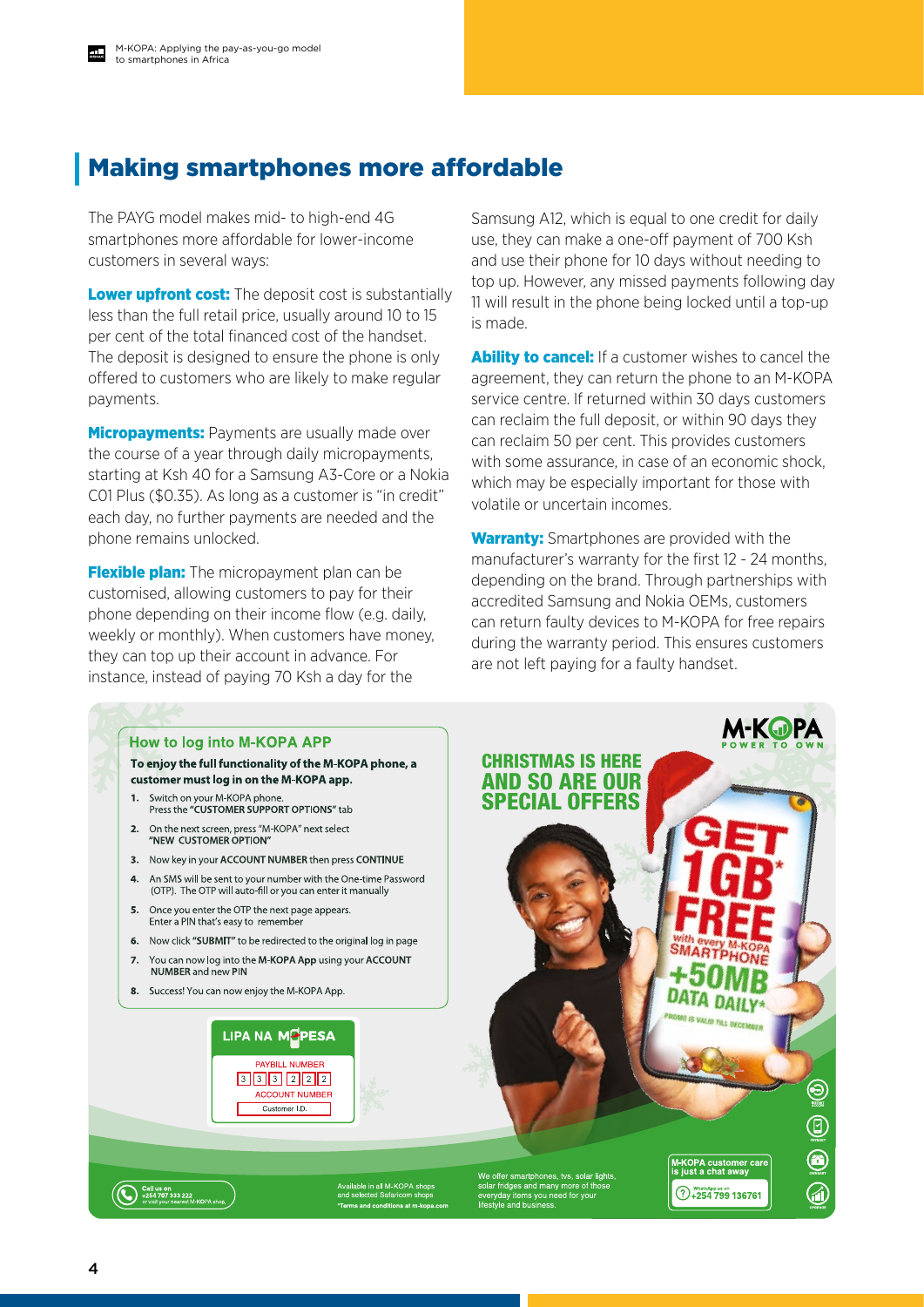# Achieving sustainability and scale

To date, uptake of smartphones has been high and repayment rates have proven to be better than for SHS. This is due, in part, to how frequently and intensively smartphones are used, and that a large proportion of M-KOPA customers use the phone for business purposes (estimated as nearly 50% across markets). There is, therefore, a strong motivation to make the payments and achieve full ownership. According to M-KOPA, repayment rates for smartphones are typically 90 per cent or more.

There are several other factors that incentivise customers to keep up with their payments, including:

- Lower risk: The remote locking technology lowers the risk of non-payment for M-KOPA by incentivising customers to keep up with their payments.
- **Payment penalties and rewards: In Kenya,** M-KOPA's largest market, every month of delayed payments generates a penalty of five credits. Conversely, every month a payment is made early, the total cost is reduced by five credits.
- **A path to credit:** Data on repayment rates can be used for credit scoring, enabling customers to access cash loans from M-KOPA once the smartphone is paid in full, with the phone resecured as collateral.

Digital payments, especially via mobile money, are convenient for customers who can pay from anywhere and do not need to use cash. For M-KOPA, they enable payment data to be tracked immediately, triggering automatic device locking in the event of non-payment.

## **Partnerships have been key to success.**

By partnering with MNOs, including Safaricom, MTN and Airtel, M-KOPA has expanded its reach significantly, offering financed M-KOPA smartphones with data bundles at MNO stores and franchises. In Kenya, the partnership extends to Samsung, which supported with awareness and on the ground activations for the financed phone in December 2020.

M-KOPA's partnerships with MNOs are mutually beneficial and likely to power continued expansion. By increasing the penetration of 4G smartphones in their markets, M-KOPA is catalysing a transition from 3G and even 2G phones. This supports MNO strategies to shift away from maintaining 2G and 3G networks in their markets, and drives acquisition of new data customers. In markets where data bundles are provided, customers are also likely to have experienced the benefits of using mobile internet and to want to continue using it.

**"**With M-KOPA's model, everybody is welcome. There's no upfront scoring; if you can pay the upfront deposit, that's all we require.**"**

**M-KOPA Chief Commercial Officer**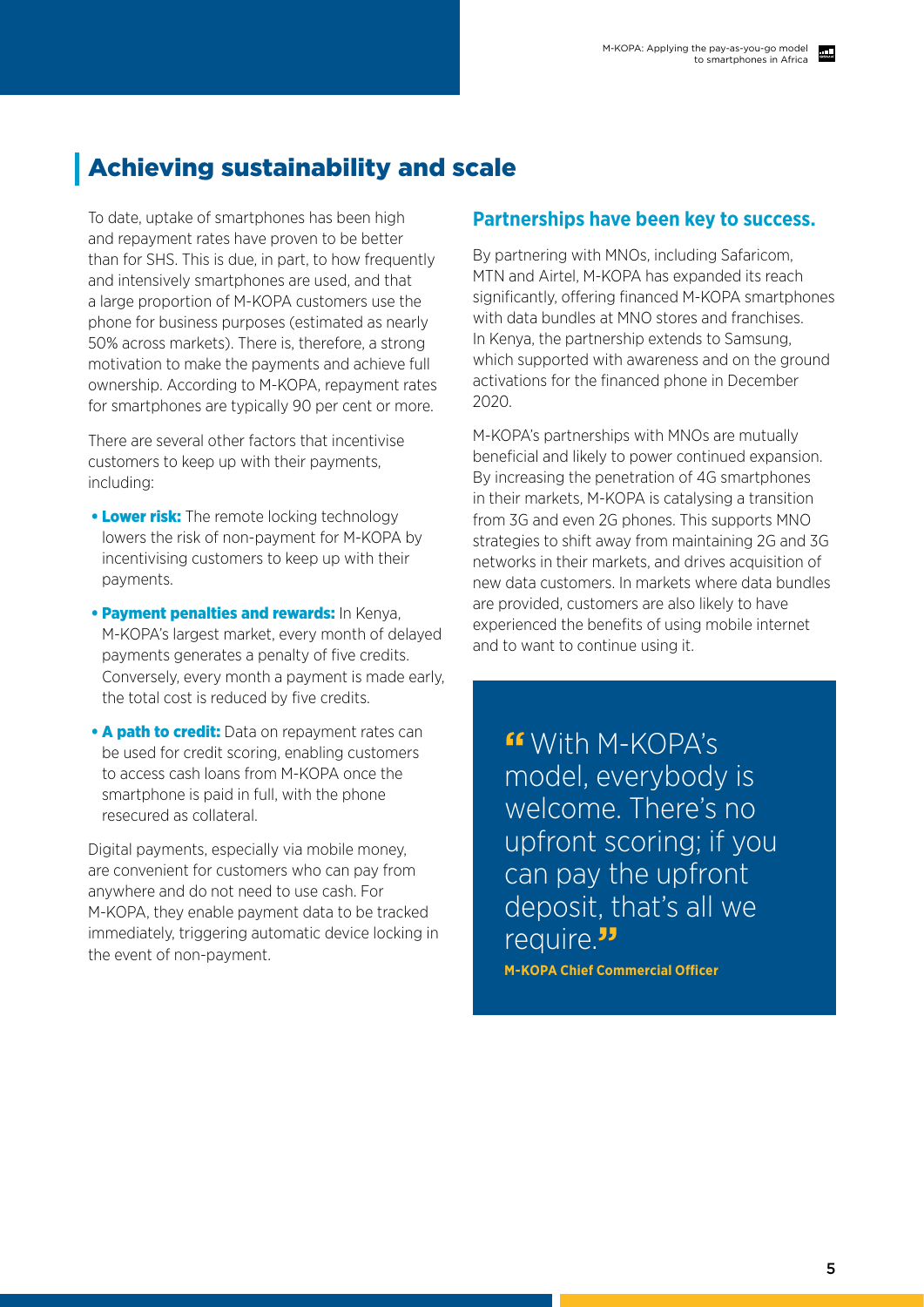

# Impact

To date, demand for mobile internet has been greatest with those living in urban and peri-urban areas and those with somewhat higher incomes than their SHS customers. M-KOPA estimates that around 45 per cent of all customers use the smartphone for business purposes and the majority are informal workers earning \$5.50 or less a day. While there has been some uptake among female customers, there is an opportunity to do more to reach this segment. For instance, women only represent 30 per cent of the current customer base.

An independent survey conducted among M-KOPA smartphone customers in Kenya and Uganda in early 2021 provides some insights into the immediate impact of owning a smartphone.<sup>4</sup>

### **Higher incomes**

Across Kenya and Uganda, almost half of all customers use their phone to start or support a business. Of those using the phone for business purposes, 60 per cent of respondents in Uganda and 75 per cent in Kenya reported an increase in income as a result.

**"** The phone has helped me to run my business smoothly. I've been able to make more money because my farmers get the right pictures.**"**

**M-KOPA phone customer, Kampala, Uganda**

# **Digital inclusion**

|                 | <b>Using mobile internet</b>  |                      |
|-----------------|-------------------------------|----------------------|
|                 | <b>Before M-KOPA</b><br>phone | With M-KOPA<br>phone |
| <b>C</b> Kenya  | 71%                           | 99%                  |
| <b>Q</b> Uganda | 63%                           | 97%                  |

### **Supporting education**

In both countries, 38 per cent of households with children attending school reported that the children used the M-KOPA phone for study, including online classrooms and educational content.

4. Survey results provided courtesy of M-KOPA. Data collected Q1 2021. Sample size of M-KOPA phone customers: Kenya n=150, Uganda n=134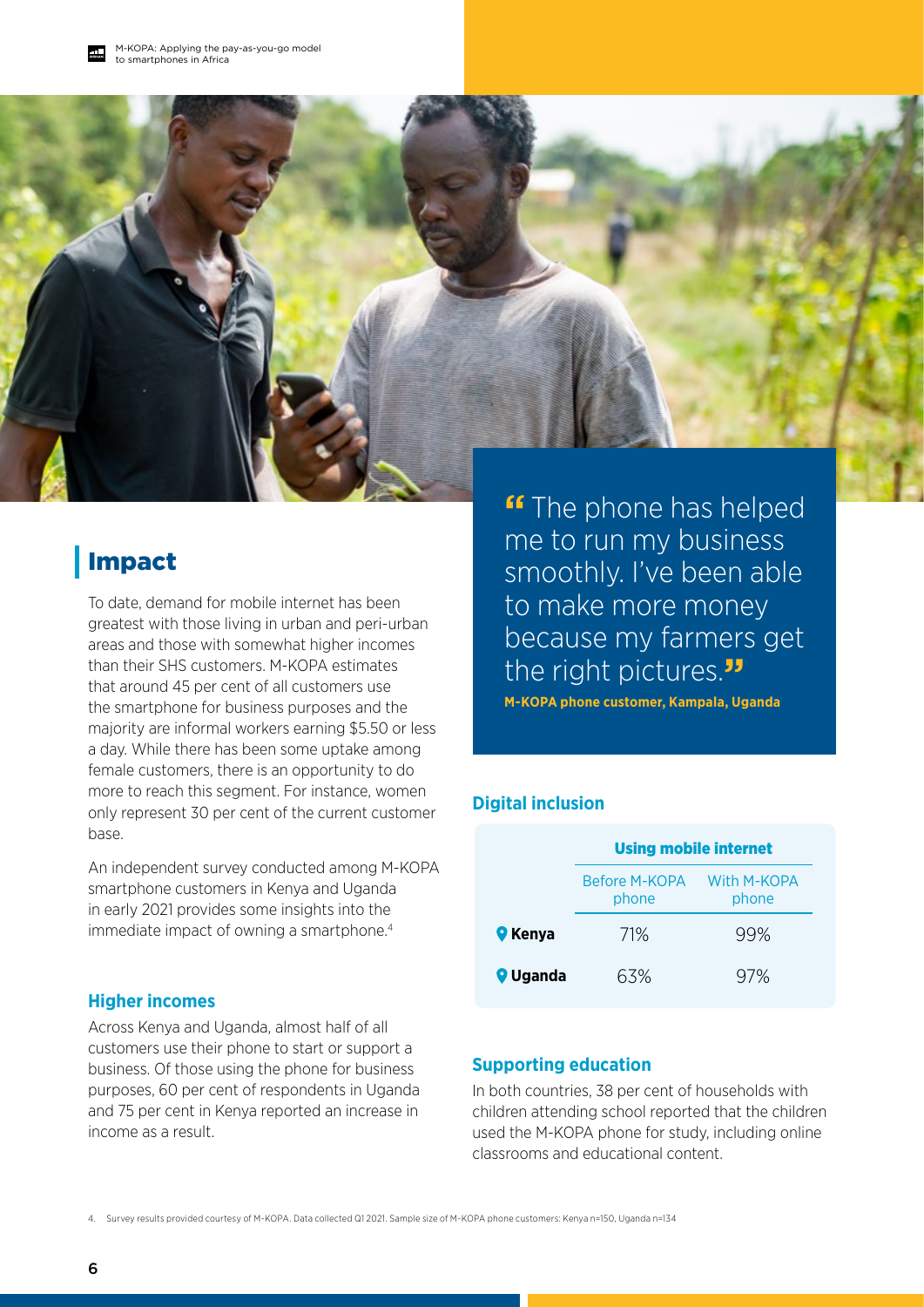# Barriers to reaching underserved customers

### **Where there is no mobile money, the unbanked are harder to reach.**

In markets such as Nigeria, where mobile money is still nascent, M-KOPA has had to leverage alternative payment platforms linked to bank accounts, such as Paystack and Quickteller. This means that only those with formal accounts and access to cash-in/cash-out agent banking networks can benefit. However, in markets such as Kenya, Ghana and Uganda, where mobile money penetration is high, there is strong uptake of M-KOPA smartphones despite lower customer purchasing power.

### **Reaching low-income customers remains a challenge.**

Although M-KOPA phones offer a way for many lower-income customers to own a smartphone, the cost of the deposit is still prohibitive for many, especially women. Those with highly variable or unpredictable income may find regular micropayments challenging, or they may prefer to save and purchase an ultra-low-cost smartphone without financing.

### **Rural customers are harder to reach.**

Although M-KOPA has substantial experience in rural distribution through their solar home systems, the uptake of their financed smartphones has been lower in rural areas than in urban and peri-urban areas. The mid- to high-end smartphones may be perceived as less relevant by rural customers, not sufficiently robust for the rural environment or the offering may simply be better suited to the needs of urban residents. Plus, there is a less extensive distribution network in rural areas.

# **Low digital skills can limit uptake.**

Smartphones, with their touchscreens, apps and additional features, require a higher degree of digital skills than basic or feature phones. This may limit the uptake of smartphones to some extent. However, for those upgrading from a low-end smartphone, digital skills are less likely to be a challenge.